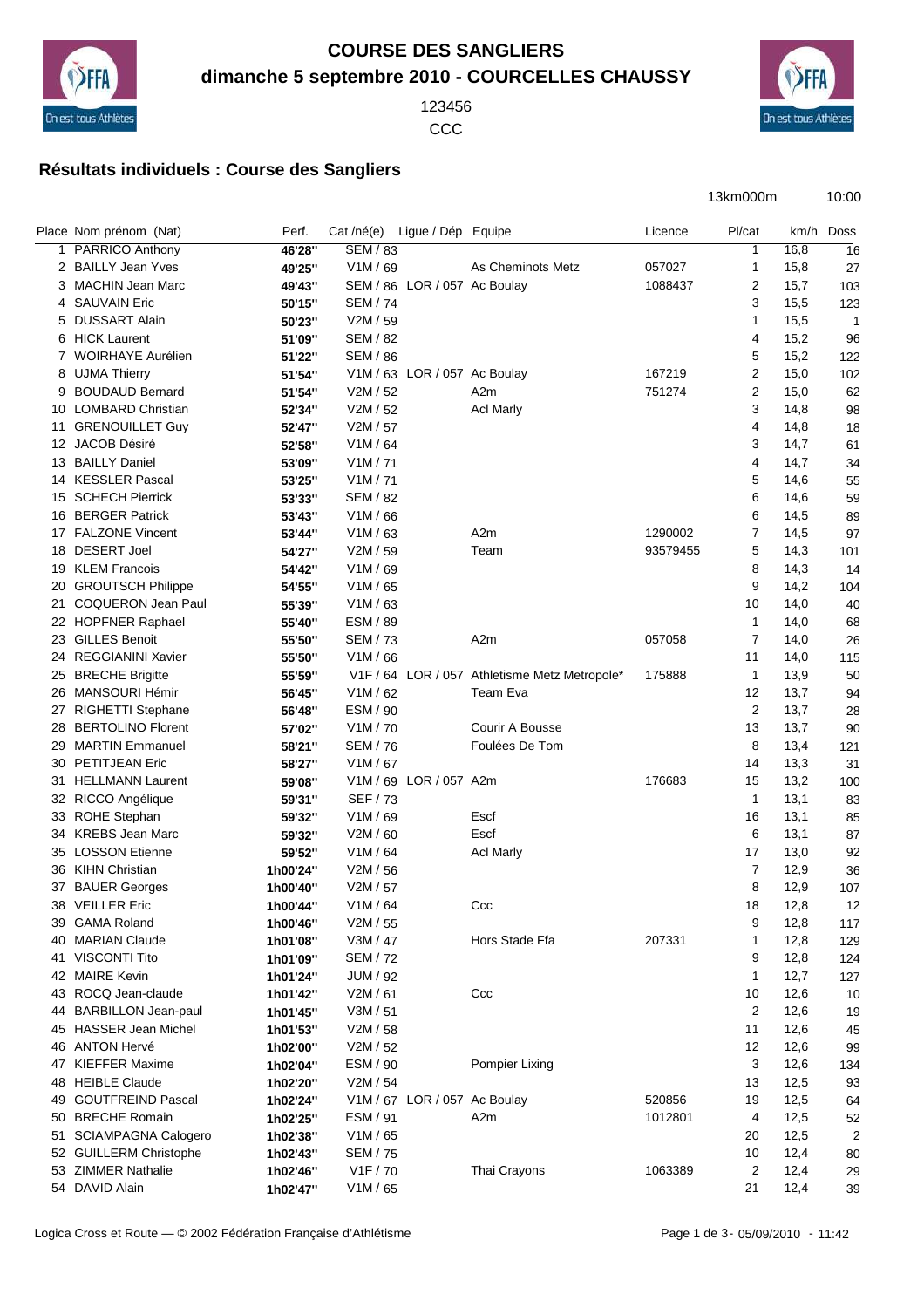|    | 55 STEIN Bruno             | 1h02'49" |                       | V3M / 46 LOR / 057 Ac Boulay |                                               |           | 3              | 12,4 | 70  |
|----|----------------------------|----------|-----------------------|------------------------------|-----------------------------------------------|-----------|----------------|------|-----|
|    | 56 JANTZEM Emmanuel        | 1h02'58" | <b>SEM / 82</b>       |                              |                                               |           | 11             | 12,4 | 38  |
|    | 57 BIDON Jean              | 1h03'00" | V2M / 59              |                              |                                               |           | 14             | 12,4 | 74  |
|    | 58 SAYS Vanessa            | 1h03'14" | <b>SEF / 81</b>       |                              |                                               |           | 2              | 12,3 | 120 |
|    | 59 BRECHE Johann           | 1h03'23" |                       |                              | V1M / 63 LOR / 057 Athletisme Metz Metropole* |           | 22             | 12,3 | 51  |
|    | 60 JOUFFRE Jean-marie      | 1h03'37" | V2M / 60              |                              |                                               |           | 15             | 12,3 | 22  |
|    | 61 HESIVERT Thierry        | 1h03'37" | V1M/64                |                              | Smec Loisir                                   |           | 23             | 12,3 | 119 |
|    | 62 LAUBU Daniel            | 1h03'47" | V1M / 63              |                              |                                               |           | 24             | 12,2 | 91  |
|    | 63 SIBILLE Hubert          | 1h03'48" | V3M / 51              |                              | Ca Malling                                    |           | 4              | 12,2 | 5   |
|    | 64 JUNG Jean Marc          | 1h03'59" | V1M/65                |                              |                                               |           | 25             | 12,2 | 73  |
|    | 65 GUEDRA Yannick          | 1h04'22" | V1M / 71              |                              |                                               |           | 26             | 12,1 | 81  |
|    | 66 BADO Jacques            | 1h04'29" | V2M / 57              |                              |                                               |           | 16             | 12,1 | 95  |
|    | 67 HASSER Arnaud           | 1h04'48" | <b>SEM / 86</b>       |                              |                                               |           | 12             | 12,0 | 46  |
|    | 68 ALBERT Fabien           | 1h05'10" | V2M / 61              |                              |                                               |           | 17             | 12,0 | 37  |
|    | 69 DARCQ Olivier           | 1h05'17" | <b>SEM / 72</b>       |                              | A <sub>2</sub> m                              |           | 13             | 11,9 | 72  |
|    | 70 VUILLEMIN Catherine     | 1h05'27" | V1F/66                |                              | Jp Team                                       |           | 3              | 11,9 | 112 |
|    |                            |          |                       |                              |                                               |           |                |      |     |
| 71 | <b>MARINI Laurent</b>      | 1h05'28" | V1M/65                |                              | Jp Team                                       |           | 27             | 11,9 | 108 |
|    | 72 GIRROUARD Aurélien      | 1h05'38" | <b>SEM / 80</b>       |                              |                                               |           | 14             | 11,9 | 128 |
|    | 73 THIOLIERE Babeth        | 1h05'55" | V1F / 68              |                              |                                               |           | 4              | 11,8 | 20  |
|    | 74 CUALENTIN Christophe    | 1h06'13" | SEM / 75              |                              |                                               |           | 15             | 11,8 | 48  |
|    | 75 TARRENE Coralie         | 1h06'27" | ESF / 90              |                              |                                               |           | 1              | 11,7 | 65  |
|    | 76 DASCOLI Salvatore       | 1h06'35" | V2M / 60              |                              |                                               |           | 18             | 11,7 | 116 |
|    | 77 MORGENTHALER Hélène     | 1h07'00" | <b>SEF / 72</b>       |                              |                                               |           | 3              | 11,6 | 78  |
|    | 78 VEILLER Julie           | 1h07'17" | <b>SEF / 88</b>       |                              | Ccc                                           |           | 4              | 11,6 | 13  |
|    | 79 SCHAUB Olivier          | 1h07'22" | V1M / 66              |                              |                                               | 050264748 | 28             | 11,6 | 57  |
|    | 80 MASSINET Brigitte       | 1h07'23" | V1F/65                |                              |                                               |           | 5              | 11,6 | 58  |
|    | 81 GOCEL Réjane            | 1h07'24" | <b>SEF / 76</b>       |                              | Escf                                          |           | 5              | 11,6 | 88  |
|    | 82 MARQUETTE Sébastien     | 1h07'40" | <b>SEM / 77</b>       |                              |                                               |           | 16             | 11,5 | 118 |
|    | 83 DURAIN Jacques          | 1h07'48" | <b>SEM / 84</b>       |                              |                                               |           | 17             | 11,5 | 126 |
|    | 84 BEUGNE Samuel           | 1h08'00" | <b>SEM / 80</b>       |                              | Foulées De Tom                                |           | 18             | 11,5 | 125 |
|    | 85 NEHLIG Danielle         | 1h08'09" |                       |                              | V2F / 57 LOR / 057 As Cheminots Metz          | 493770    | 1              | 11,4 | 35  |
|    | 86 KELLER Dominique        | 1h08'13" | V1F/66                |                              |                                               |           | 6              | 11,4 | 7   |
|    | 87 RASPOLLINNI Pascal      | 1h08'18" | V2M / 55              |                              |                                               |           | 19             | 11,4 | 132 |
|    | 88 WOURMS Christian        | 1h08'31" | V3M / 51              |                              |                                               |           | 5              | 11,4 | 6   |
|    | 89 LEKOSZ Virginie         | 1h08'40" | <b>SEF / 79</b>       |                              |                                               |           | 6              | 11,4 | 41  |
|    | 90 GISONNI Frederic        | 1h08'40" | <b>SEM / 76</b>       |                              |                                               |           | 19             | 11,4 | 42  |
|    | 91 CANNISTRARO Dominique   | 1h08'40" | V2M/60                |                              |                                               |           | 20             | 11,4 | 63  |
|    | 92 LONGO Muriel            | 1h09'15" | V2M / 55              |                              |                                               |           | 21             | 11,3 | 33  |
|    | 93 GREMILLET Gilbert       | 1h09'46" | V3M/43                |                              |                                               |           | 6              | 11,2 | 25  |
|    | 94 ZINTHALER Cyril         | 1h09'52" | <b>SEM / 84</b>       |                              |                                               |           | 20             | 11,2 | 84  |
|    | 95 RICHARD Jean Marc       | 1h09'56" | V1M / 68              |                              |                                               |           | 29             | 11,2 | 77  |
|    | 96 SEMENZI Michel          | 1h10'05" | V2M / 54              |                              |                                               |           | 22             | 11,1 | 76  |
|    | 97 LEBEAUX Claude          | 1h10'05" | V1M/64                |                              |                                               |           | 30             | 11,1 | 75  |
|    | 98 GROSSMANN Jérôme        | 1h10'08" | <b>SEM / 74</b>       |                              | <b>Pompier Courcelles Chaussy</b>             |           | 21             | 11,1 | 133 |
|    | 99 SINDT Marie-christine   | 1h10'23" | V1F/68                |                              |                                               |           | $\overline{7}$ | 11,1 | 4   |
|    | 100 FIRTION Olivier        | 1h10'24" | V <sub>1</sub> M / 70 |                              |                                               |           | 31             | 11,1 | 71  |
|    | 101 CHOMETK Pierre         | 1h10'25" | V2M / 59              |                              | Jp Team                                       |           | 23             | 11,1 | 106 |
|    | 102 WAWRZYNIAK Franck      | 1h10'33" | V1M/67                |                              |                                               |           | 32             | 11,1 | 67  |
|    | 103 WOURMS Mylène          | 1h10'34" | V1F/63                |                              | Jp Team                                       |           | 8              | 11,1 | 111 |
|    | 104 GALONNIER Beatrice     | 1h10'34" | SEF / 79              |                              | Ccc                                           |           | $\overline{7}$ | 11,1 | 8   |
|    | 105 WOURMS Michel          | 1h10'43" | V1M / 62              |                              | Jp Team                                       |           | 33             | 11,0 | 113 |
|    | 106 JEANNE Emilie          | 1h11'08" | SEF / 83              |                              |                                               |           | 8              | 11,0 | 82  |
|    | 107 CLEMENT Pierre         | 1h11'46" | V3M / 45              |                              |                                               |           | 7              | 10,9 | 44  |
|    | 108 HENRION Yvette         | 1h11'55" | V3F / 48              |                              |                                               |           | 1              | 10,8 | 43  |
|    | 109 HASSER Danielle        | 1h12'02" | V <sub>2</sub> F / 60 |                              |                                               |           | 2              | 10,8 | 47  |
|    | 110 CLAUSE Bertrand        | 1h12'22" | V1M / 65              |                              |                                               |           | 34             | 10,8 | 21  |
|    | 111 STEFANCIC Corinne      | 1h12'29" | V1F / 71              |                              | Ccc                                           |           | 9              | 10,8 | 11  |
|    | 112 VOGT Gérard            | 1h12'32" | V3M / 48              |                              |                                               |           | 8              | 10,8 | 69  |
|    | 113 CAMPAS Marc            | 1h12'32" | <b>SEM / 73</b>       |                              |                                               |           | 22             | 10,8 | 49  |
|    | 114 SILBERREISS Christophe | 1h12'32" | V1M / 71              |                              |                                               |           | 35             | 10,8 | 79  |
|    | 115 KESSLER Catherine      | 1h12'48" | <b>SEF / 72</b>       |                              |                                               |           | 9              | 10,7 | 56  |
|    | 116 DUMAYE Didier          | 1h12'53" | <b>SEM / 74</b>       |                              |                                               |           | 23             | 10,7 | 131 |
|    | 117 BEYER Brigitte         | 1h12'57" | V1F/66                |                              | As Saint Avold                                |           | 10             | 10,7 | 86  |
|    | 118 METZ Arnaud            | 1h13'08" | <b>SEM / 81</b>       |                              |                                               |           | 24             | 10,7 | 130 |
|    | 119 HISIGER Celine         | 1h14'52" | ESF / 89              |                              |                                               |           | 2              | 10,4 | 23  |
|    | 120 CHERRIER Jean Philippe | 1h15'12" | V1M / 67              |                              |                                               |           | 36             | 10,4 | 30  |